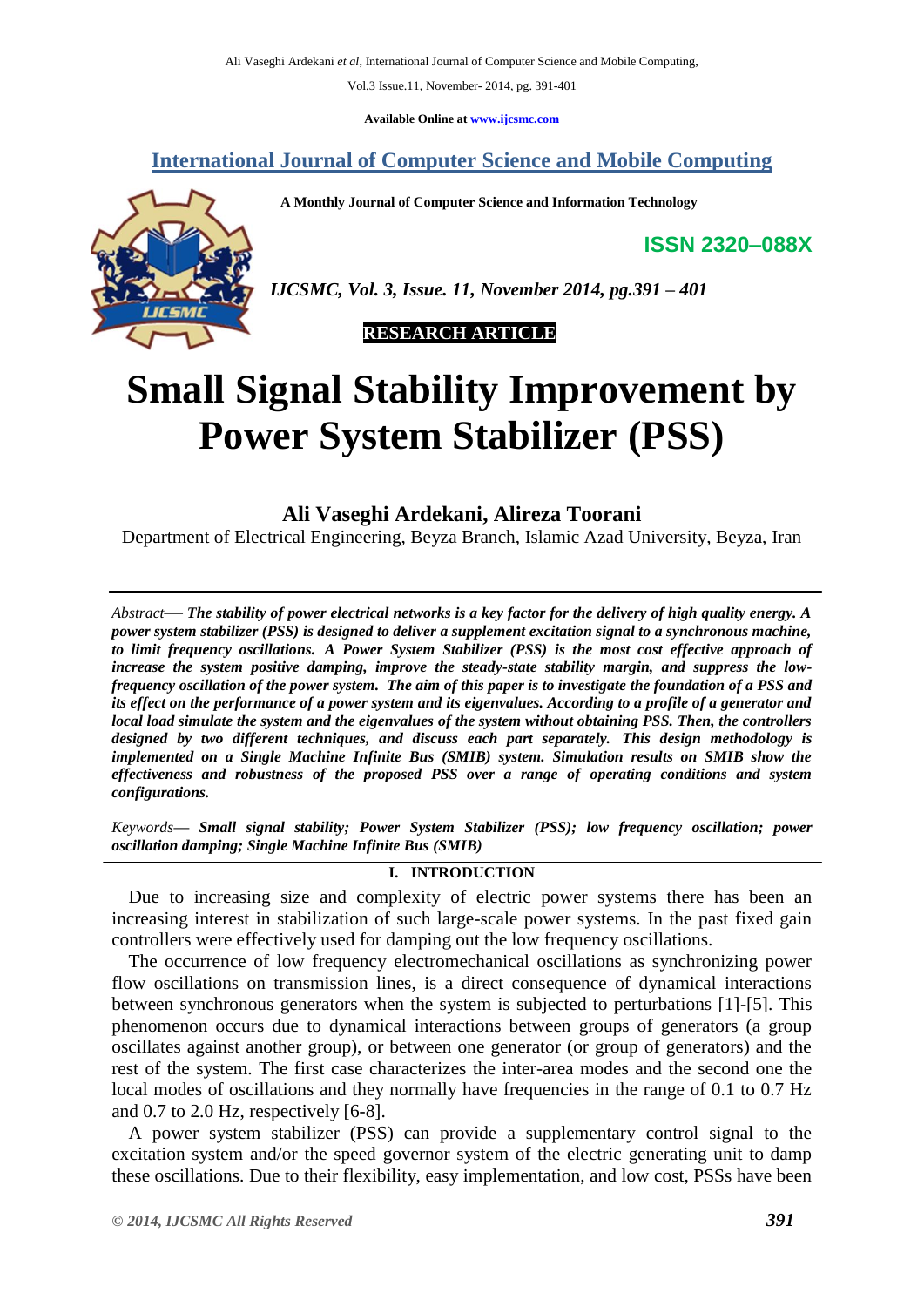extensively studied and successfully used in power systems for many years. Since a Power System Stabilizer (PSS) provides additional system damping, this controller has become an accepted solution for oscillatory instability problems and thus improves system stability [9]. In this paper, a power system stabilizer is designed to limit frequency oscillations of a power electrical network. The mathematical modeling of the single-machine infinite-bus (SMIB) installed with PSS[10].

In this article, by introducing the concepts of synchronization and damping torques, the effect of various parameters on the stability of the operating point of the system is described, followed by dynamic synchronous machine theory is discussed to compensate for phase PSS design. This paper uses PSS in helping to improve power system stability and damping to electromechanical oscillations has been assessed separately for each.

# **II. POWER SYSTEM MODELING FOR STUDY THE SMALL SIGNAL STABILITY**

To investigate the effectiveness of using the power system stabilizer (PSS) with the automatic voltage regulator (AVR)[11], the plant model which is the single machine infinite bus (SMIB) used to evaluate the PSS is presented in figure 1.



Fig. 1 A single line of example power system.

$$
\begin{array}{ll}\n\text{Generator data:} \\
M = 9.26 \quad \text{sec} \\
\tau_{do}^{\prime} = 7.76 \quad \text{sec} \\
X_d = 0.973 \, \text{pu} \\
X_q = 0.55 \, \text{pu}\n\end{array} \qquad\n\begin{array}{ll}\nX'_d = 0.19 \, \text{pu} \\
X'_d = 0.19 \, \text{pu}\n\end{array} \tag{1}
$$

 Type-1 excitation system data:  $K_A = 50$   $\tau_A = 0.05$  sec

Line data:

 $R = 0$   $X = 0.997 \, pu$ (3)

$$
Load data:G = 0.249 pu B = 0.262 pu
$$
 (4)

Operating point of the machine:  
\n
$$
P_0 = 1pu
$$
  $Q_0 = 0.015pu$  (5)  
\n $V_{r0} = 1.05pu$ 

Now the system is designed to be given to two different controllers and controllers based on the eigenvalues of this system will be investigated.

(2)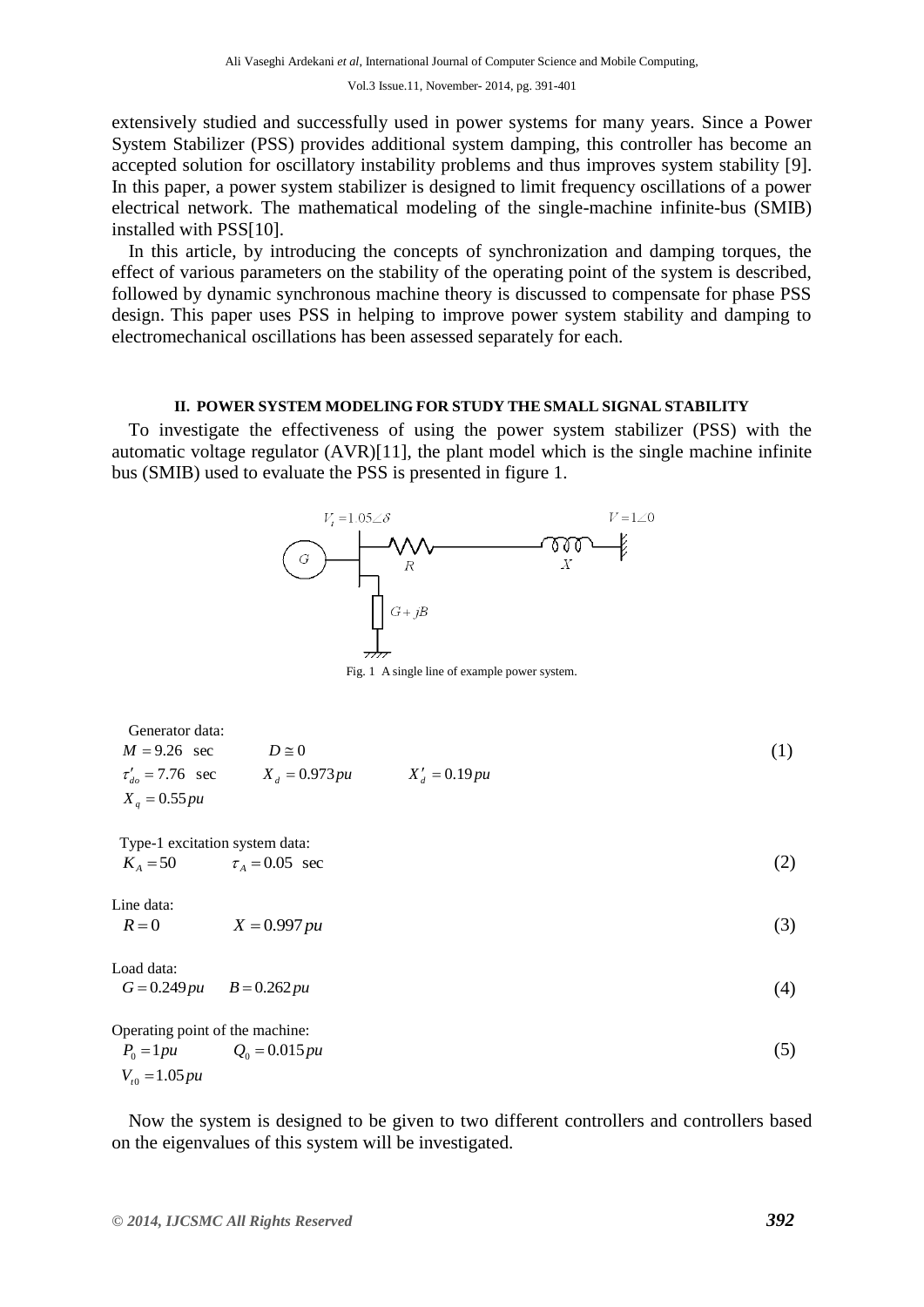Small signal stability studies of the stability against small disturbances deals[12]. So at this point small range of system parameters and possible linearization around system operating point there. In most related studies, small signal stability of linear machine infinite bus are used. Modeling machine (regardless of damper windings and stator resistance and stator windings dynamics) is used[8-10]. Using this model, the analysis of stability seems quite reasonable. Ignoring damper windings and stator resistance caused some conservatism in the design of the stabilizer will also aim to examine the low frequency oscillations.

## *A. Model of SMIB*

Third-order machine model are:

$$
\nu_{qs} = E_q' - X_d' i_{ds} \qquad \psi_{ds} = E_q' - X_d' i_{ds} \qquad \nu_{qs} = \psi_{ds} \qquad (6)
$$

$$
\nu_{ds} = X_{q} i_{qs} \qquad \qquad \nu_{qs} = -X_{q} i_{qs} \qquad \qquad \nu_{ds} = -\nu_{ds} \qquad (7)
$$

$$
E'_{FD} = E'_{q} + (X_{d} - X'_{d})i_{ds} + \frac{X'_{fd}}{\omega_{b}r'_{fd}}pE'_{q}
$$
\n(8)

$$
T_m - T_e = \frac{2H}{\omega_b} \frac{d\omega}{dt} \tag{9}
$$

Where  $X_d$ : d-axis transient reactance and  $E_q$  :open circuit voltage is transient. Machine equations in linear form as follows:

$$
\Delta v_{qs} = \Delta E'_q - X'_d \Delta i_{ds} \tag{10}
$$

$$
\Delta v_{ds} = X_q \Delta i_{qs} \tag{11}
$$

$$
\Delta U_{ds} = \Delta E'_q + (X_d - X'_d) \Delta i_{ds} + \frac{X'_d}{\omega_b r'_{fd}} p \Delta E'_q
$$
\n(12)

In order to obtain a suitable model of the machine equations, network equations should also be written in the rotor coordinate system are linear and thus can be considered as a reference d-axis between a phase  $a$  and  $d$  and  $q$  axes components to be written as follows(figure 2):



Fig. 2 A diagram phasor and relationship components d and q axies.

$$
\tilde{\nu}_t = \nu_d + j\nu_q \tag{13}
$$

$$
\tilde{i}_t = i_d + ji_q \tag{14}
$$
\n
$$
\tilde{i}_t = \tilde{i}_d (G + iR) + \frac{\tilde{U}_t - \tilde{U}_\infty}{2} \tag{15}
$$

$$
\tilde{i}_{i} = \tilde{\upsilon}_{i} (G + jB) + \frac{\tilde{\upsilon}_{i} - \tilde{\upsilon}_{\infty}}{R + jX}
$$
\n(15)

If phasor equations to placement with d and q axis components d and q:

If phasor equations to placement with d and q axis components d and q:  
\n
$$
\tilde{i}_r = i_d + ji_q = (v_d + jv_q)(G + jB) + \frac{v_d + jv_q - v_\infty \sin \delta - jv_\infty \cos \delta}{R + jX}
$$
\n(16)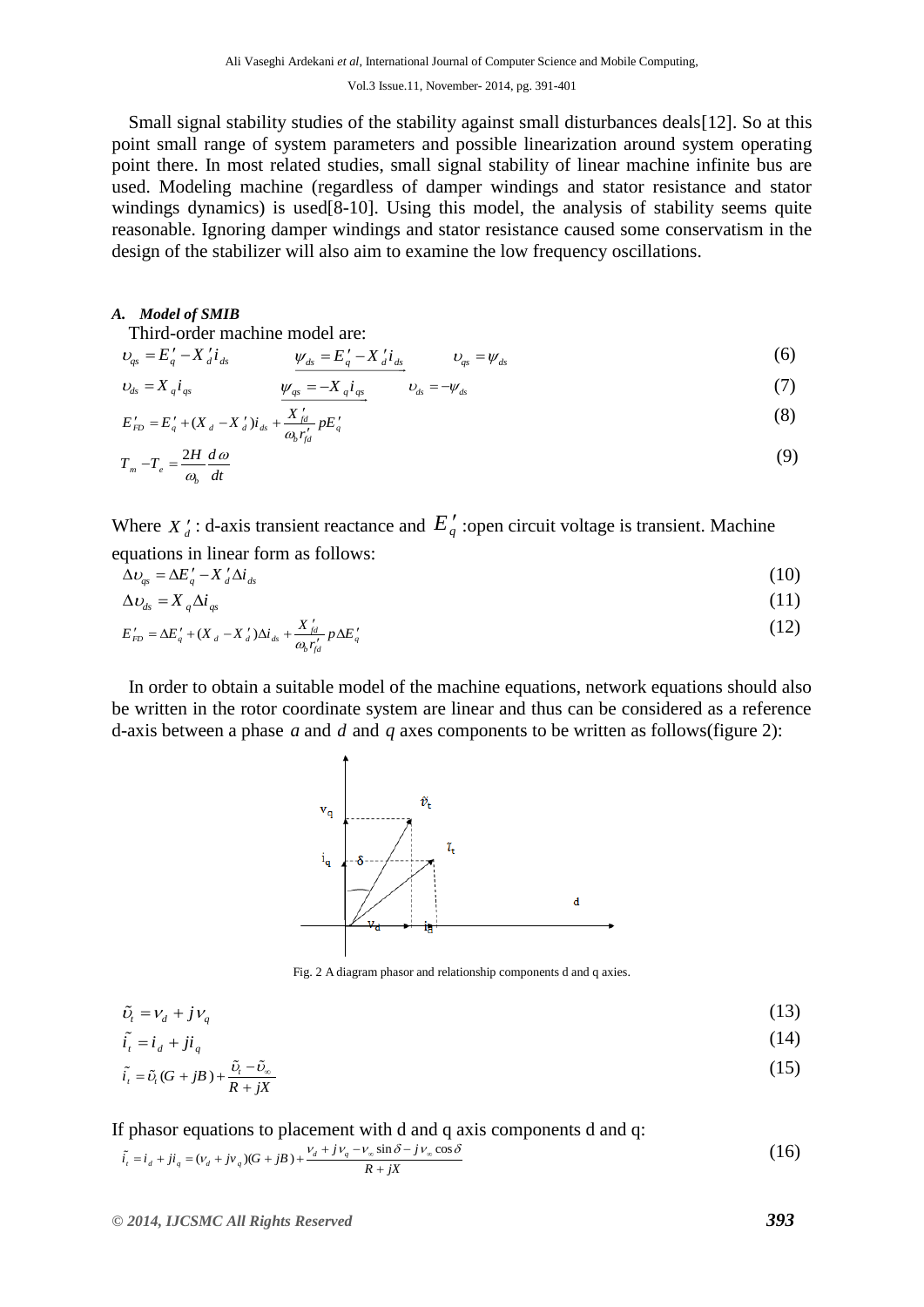With linearization of the above equation and placement  $V_d$  and  $V_q$  in terms of their values, the relationship between  $\Delta i_{ds}$  and  $\Delta i_{gs}$  in terms of  $\Delta E'_q$  and  $\Delta \delta$  is achieved and with placement the values listed in the following equations:

$$
\Delta T_e = K_1 \Delta \delta + K_2 \Delta E'_q \tag{17}
$$

$$
\Delta v_t = K_s \Delta \delta + K_s \Delta E'_q \tag{18}
$$

$$
\Delta E'_{q} = (-K_{4}\Delta\delta + \Delta e'_{XFD})\frac{K_{3}}{1 + \tau'_{do}K_{3}}
$$
(19)

Coefficients  $K_1$  to  $K_6$  machine are dependent on machine parameters and initial conditions, and how to calculate them are given later. The third order linear model of the machine will be in figure 3[4-6]. Here it should be noted that the excitation system is modeled as a system of first order.



Fig. 3 Third order linearized model of machine.

This model is used in the majority of small signal stability studies.

# *B. Damper and synchronization torques*

In general, the electromagnetic torque of synchronous machine can be divided to linear synchronous and damping torque split is:

$$
\Delta T_e = K_s \Delta \delta + K_D \Delta \omega \tag{20}
$$
\n
$$
\Delta T_m - \Delta T_e = \frac{2H}{I} \frac{d\omega}{d\omega} \tag{21}
$$

$$
\Delta T_m - \Delta T_e = \frac{2H}{\omega_b} \frac{d\omega}{dt} \tag{21}
$$

and with the placement 
$$
\Delta T_e
$$
 of the above equation we have:  
\n
$$
\Delta T_m - K_s \Delta \delta = \frac{2H}{\omega_b} \frac{d\omega}{dt} + K_D \Delta \omega
$$
\n(22)

Synchronizing and damping torque of the machine is necessary for the stability of machine and the lack of each to make the machine unstable[4]. Lack of synchronization will increase the uniform of torque angular while lack of the damping torque deficiency increases the torque angular (figure 4).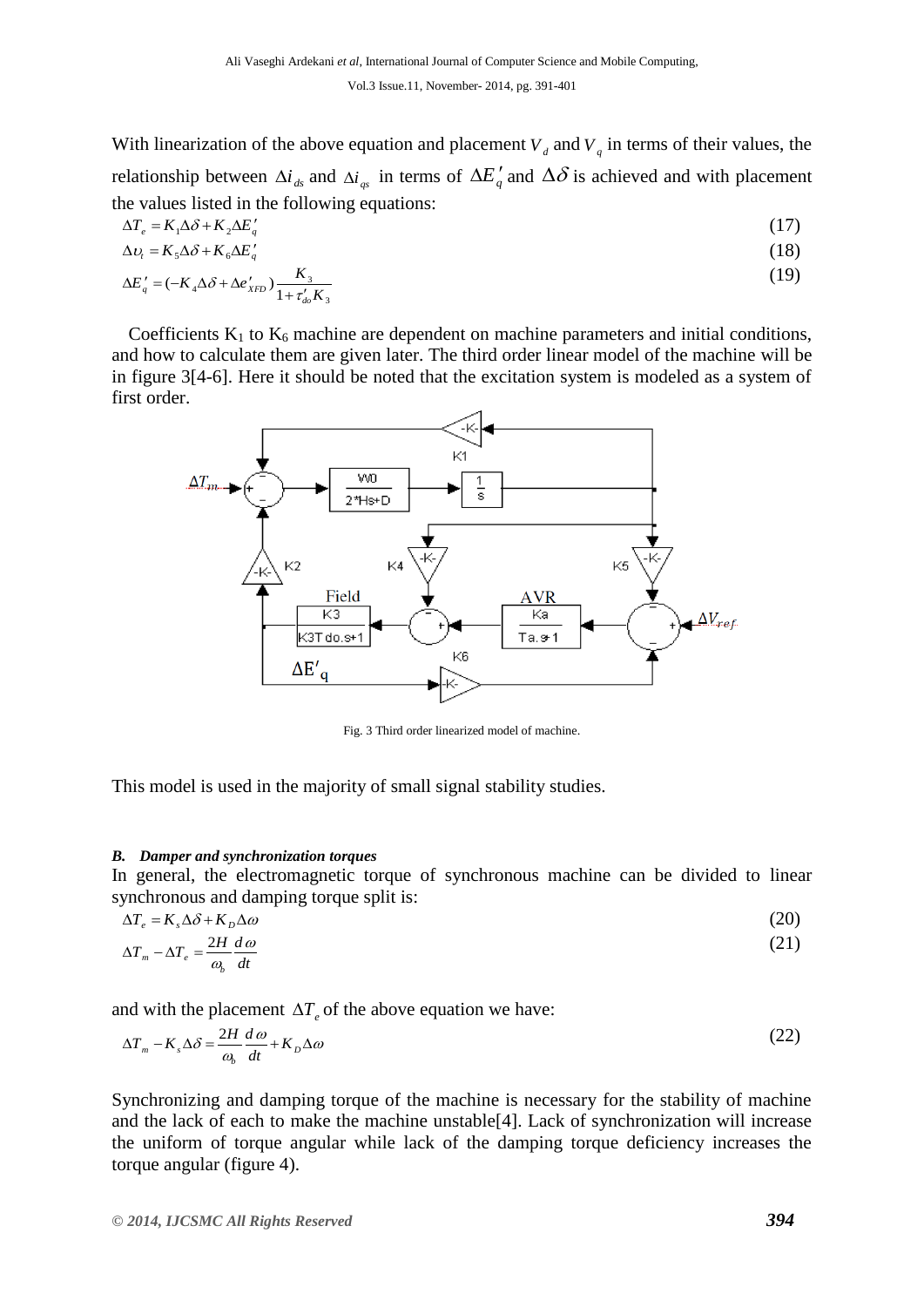

Figure 4: The effects of lack (a) the synchronization torque, (b) the damping torque

The electromagnetic torque is:

$$
\Delta T_e = K_1 \Delta \delta + K_2 \Delta E'_q
$$
\n
$$
\Delta E'_q = -\frac{K_3 [K_4 (1 + sT_a) + K_5 K_a)}{s^2 K T' T + s (K T' + T) + K K K} \Delta \delta
$$
\n(24)

$$
\Delta E'_{q} = -\frac{K_{3}[K_{4}(1+sT_{a}) + K_{5}K_{a})}{s^{2}K_{3}T_{ab}T_{a} + s(K_{3}T_{ab} + T_{a}) + K_{3}K_{6}K_{a}} \Delta \delta
$$
\n(24)

# **III.CHARACTERISTICS AND PERFORMANCE OF THE PSS**

The controller shall be as follows:

$$
\Delta\omega \longrightarrow K_{\rm C} \frac{1+\rm T_{1}S}{1+\rm T_{2}S} \Delta u_{\rm E}
$$

Figure 5: The forward phase controller

That  $T_1 > T_2$  and  $\Delta u_E$  signal is input to the voltage regulator.

In addition to the PSS system only when necessary, and is based on the transient and steady-state mode, the main task of the working voltage (voltage regulation terminal of the machine) washout systems, to make a dent will be used. In order for this system to phaseshift the system does not consider the value of T is large.



Figure 6: The washout system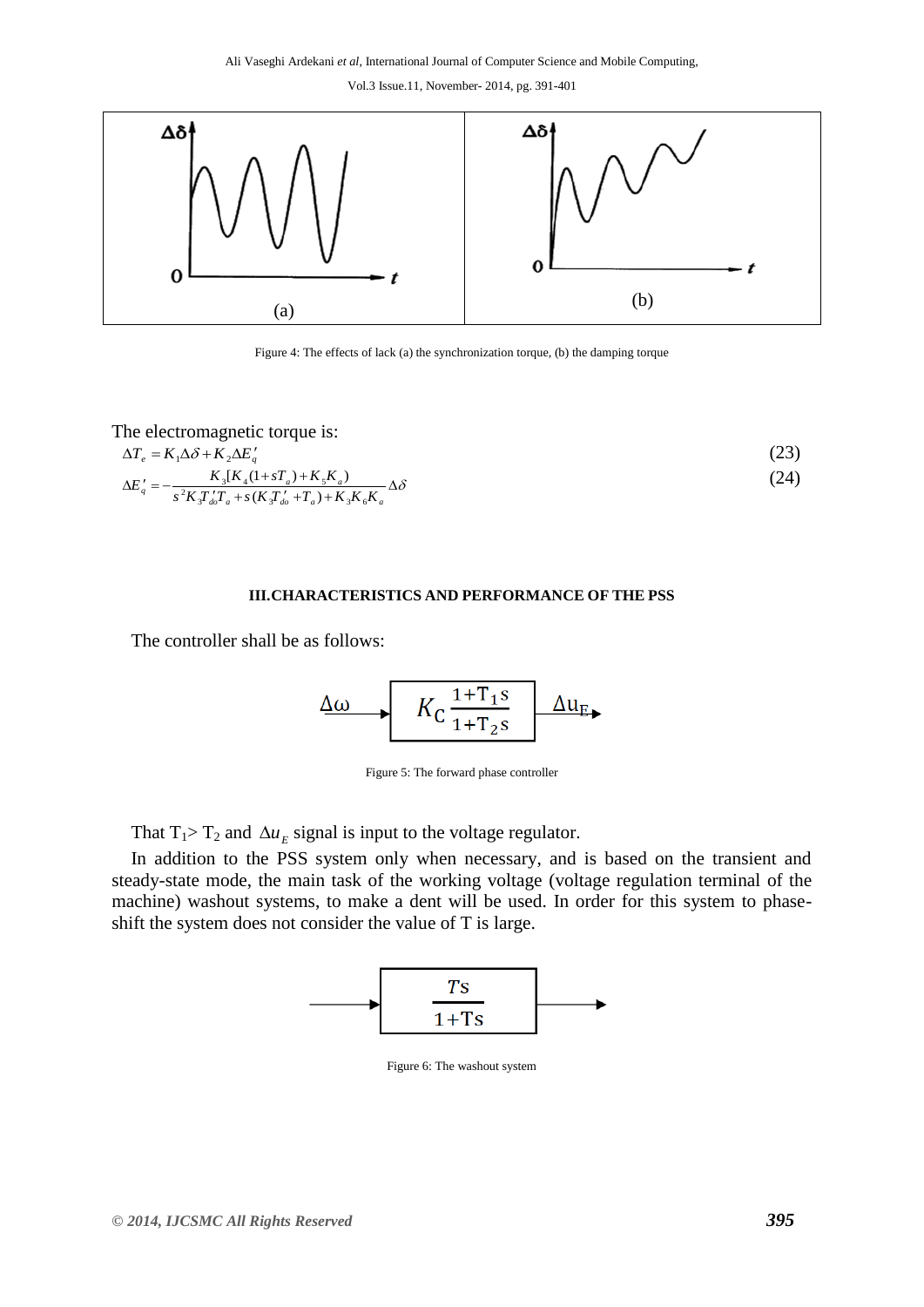

Figure 7: How to apply PSS with the system

PSS designed for a specific operating point occurs. Therefore, by changing the operating point would be desirable. PSS design of low-frequency fluctuations in frequency occurs with changes in working conditions will also change the frequency bandwidth is very low.

### **IV.STABILIZATION OF A SYSTEM BY PSS**

#### *A. Calculation of the initial values*

Initial values will be calculated according to the following equations:  
\n
$$
P_e = \text{Re}(\tilde{v}_i \tilde{i}_i^*) = \text{Re}[(v_d + jv_q)(i_d + ji_q)^*] = v_d i_d + v_q i_q
$$
\n
$$
Q_e = img(\tilde{v}_i \tilde{i}_i^*) = img[(v_d + jv_q)(i_d + ji_q)^*] = v_d i_d - v_q i_q
$$
\n(26)

$$
v_d = X_d i_d \tag{27}
$$

$$
v_{i}^{2} = v_{d}^{2} + v_{q}^{2}
$$
 (28)

$$
v_{d0} = \frac{P_e v_t}{\sqrt{P_e^2 + (Q_e + \frac{v_t^2}{X_a})^2}}
$$
(29)

$$
v_{q_0} = \sqrt{{v_t}^2 - {v_{do}}^2}
$$
 (30)

$$
i_{qo} = \frac{v_{do}}{X_q} \tag{31}
$$

$$
i_{\text{do}} = (P_e - V_{qo} i_{qo}) / V_{\text{do}}
$$
\n(32)

The q-axis transient voltage can be calculated as follows:  $E'_{qo} = V_{qo} + X t_{do}$ 

The initial values for the problem would be as follows:

TABLE 1 Initial values of voltages and currents of the studied systems

| mittal values of voltages and currents of the studied systems |                                   |                         |  |  |
|---------------------------------------------------------------|-----------------------------------|-------------------------|--|--|
| $v_{d} = 0.4659 \mu u$                                        | $v_{\text{ao}} = 0.941 \text{pu}$ | $i_{\omega} = 0.8471pu$ |  |  |
| $i_{d\rho} = 0.4354 pu$                                       | $E_a' = 1.0237 \, pu$             |                         |  |  |

as well as the infinite bus voltage is determined as follows:  $\tilde{v}_{\infty} = \tilde{v}_{t} - (R + jX)\tilde{i}_{1}$ 

(34)

(33)

 $(25)$ 

 $i_1$  represents the transmission line.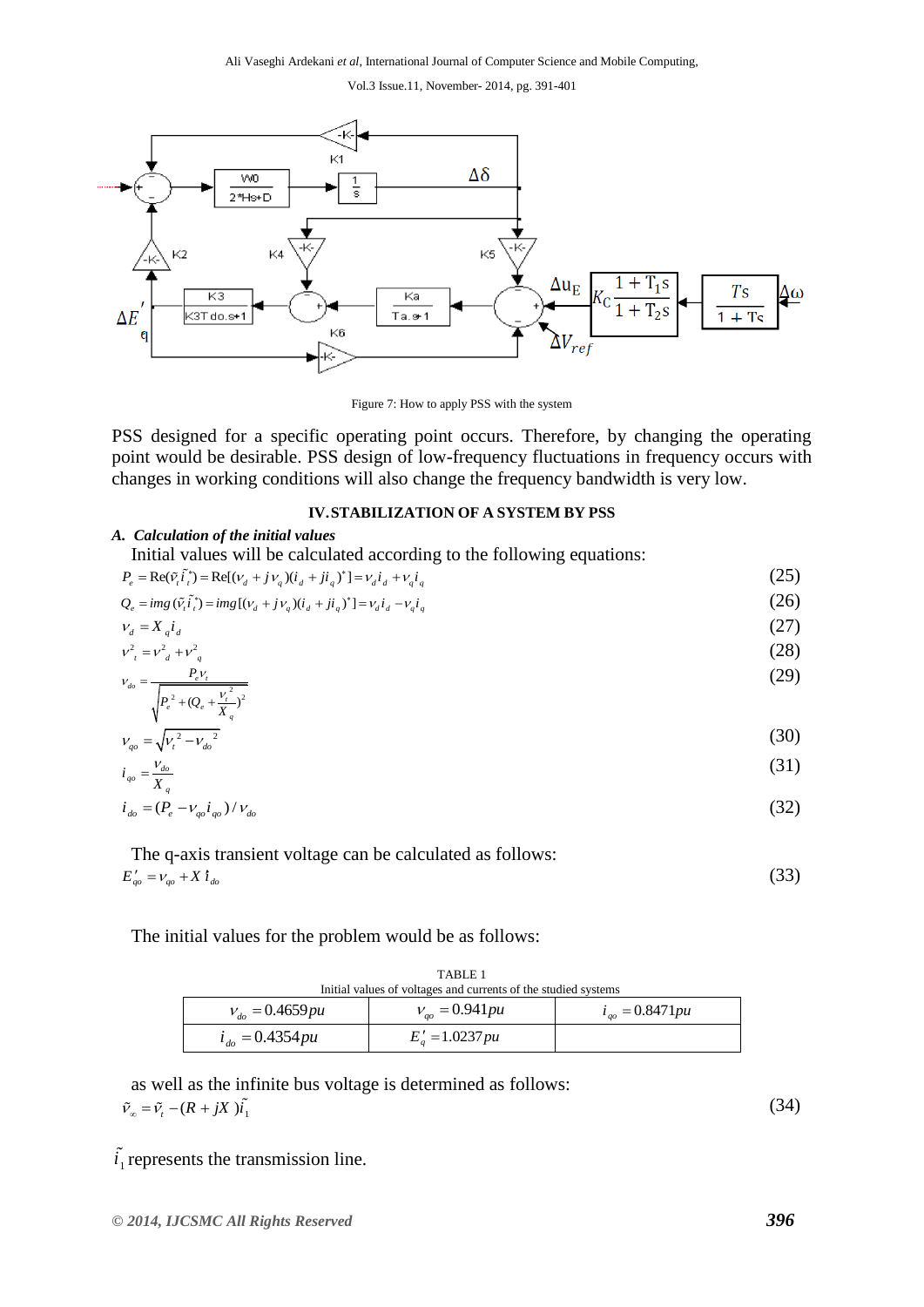$\tilde{i}_1 = \tilde{i}_i - (v_d + jv_q)(G + jB) =$  $\tilde{i}_1 = \tilde{i}_i - (v_d + jv_q)(G + jB) =$ <br>0.8471 + j 0.4354 – (0.4659 + j 0.941)(0.249 + j 0.262) = 0.566 + j 0.491

 $0.955 + 0.3768 = 1.0267 \angle$ <br> $\delta_0 = 68.473^\circ$ ,  $v_\infty = 1.0267$  $0.4659 + j 0.941 - (j 0.997)(0.566 + j 0.491)$  $\tilde{v}_\infty = 0.4659 + j 0.941 - (j 0.997)$ <br>0.955 + 0.3768 = 1.0267  $\angle$ 21.527  $\tilde{v}_\infty = 0.4659 + j 0.941 - (j 0.997)(0.566 + j 0.491) =$  $0.4659 + j 0.941 - (j 0.997)(0.566 + j$ <br>+ 0.3768 = 1.0267∠21.527 ⇒

# *B. Coefficient calculation of*  $K_1$  *to*  $K_6$

To calculate the coefficients 
$$
K_1
$$
 to  $K_6$  can be written:  
\n
$$
\tilde{i}_r = \frac{\tilde{v}_r - \tilde{v}_{\infty}}{r} + \tilde{v}_r(G + jB)
$$
\n(35)

$$
\tilde{i}_{t} = \frac{\tilde{v}_{t} - \tilde{v}_{\infty}}{R + jX} + \tilde{v}_{t}(G + jB)
$$
\n
$$
i_{d} + ji_{q} = (v_{d} + jv_{q})(G + jB) + \frac{v_{d} + jv_{q} - v_{\infty}\sin\delta - jv_{\infty}\cos\delta}{R + jX},
$$
\n
$$
v_{\infty}\sin\delta = v_{d} - R(i_{d} + Bv_{q} - Gv_{d}) + X(i_{q} - Bv_{d} - Gv_{q})
$$
\n
$$
v_{\infty}\cos\delta = v_{q} - X(i_{d} + Bv_{q} - Gv_{d}) - R(i_{q} - Bv_{d} - Gv_{q})
$$
\n(36)

Placement  $v_d = X_q I_q$  and  $v_q = E_q' - X_d' i_d$ , then linear the above equations and sort of sentences:

entences:  
\n
$$
\begin{bmatrix}\nG + \frac{R}{R^2 + X^2} & V_{\infty} \frac{X \cos \delta_0 + R \sin \delta_0}{R^2 + X^2} \\
-B + \frac{X}{R^2 + X^2} & V_{\infty} \frac{X \sin \delta_0 - R \cos \delta_0}{R^2 + X^2}\n\end{bmatrix}\n\begin{bmatrix}\n\Delta E'_q \\
\Delta \delta\n\end{bmatrix} =\n\begin{bmatrix}\nG X'_d + \frac{RX'_d}{R^2 + X^2} & 1 - BX_q + \frac{XX_q}{R^2 + X^2} \\
1 - BX_d' + \frac{XX_d'}{R^2 + X^2} & -GX_q + \frac{RX_q}{R^2 + X^2}\n\end{bmatrix}\n\begin{bmatrix}\n\Delta I_d \\
\Delta I_q\n\end{bmatrix}
$$
\n
$$
\begin{bmatrix}\n\Delta I_d \\
\Delta I_q\n\end{bmatrix} =\n\begin{bmatrix}\n0.668 & 0.8687 \\
0.1544 & 0.2392\n\end{bmatrix}\n\begin{bmatrix}\n\Delta E'_q \\
\Delta \delta\n\end{bmatrix}\n\begin{bmatrix}\n0.0473 & 1.4075 \\
1.1408 & -0.13695\n\end{bmatrix}\n\begin{bmatrix}\n\Delta I_d \\
\Delta I_q\n\end{bmatrix} \Rightarrow\n\begin{bmatrix}\n0.249 & 0.3778 \\
0.741 & 0.4583\n\end{bmatrix}\n\begin{bmatrix}\n\Delta E'_q \\
\Delta \delta\n\end{bmatrix} =
$$

Electromagnetic torque in pu with air gap power is equal to:  
\n
$$
\begin{bmatrix}\nG + \frac{R}{R^2 + X^2} & V_{\infty} \frac{X \cos \delta_0 + R \sin \delta_0}{R^2 + X^2} \\
-B + \frac{X}{R^2 + X^2} & V_{\infty} \frac{X \sin \delta_0 - R \cos \delta_0}{R^2 + X^2}\n\end{bmatrix}\n\begin{bmatrix}\n\Delta E'_q \\
\Delta \delta\n\end{bmatrix} =\n\begin{bmatrix}\nG X'_d + \frac{RX'_d}{R^2 + X^2} & 1 - BX_q + \frac{XX_q}{R^2 + X^2} \\
1 - BX_d' + \frac{XX_d'}{R^2 + X^2} & -GX_q + \frac{RX_q}{R^2 + X^2}\n\end{bmatrix}\n\begin{bmatrix}\n\Delta I_d \\
\Delta I_q\n\end{bmatrix}
$$
\n(38)

$$
\Delta T_e = (X_q - X'_d)(i_{qo}\Delta i_d + \Delta i_q i_{do}) + E'_{qo}\Delta i_q + \Delta E'_q i_{qo}
$$
\n
$$
(39)
$$

The linearization of the above equation is obtained:  
\n
$$
\Delta T_e = (X_q - X'_d)(i_{qo}\Delta i_d + \Delta i_q i_{do}) + E'_{qo}\Delta i_q + \Delta E'_q i_{qo}
$$
\n
$$
\Delta T_e = 0.5473\Delta \delta + 1.2332\Delta E'_q
$$
\n(40)

$$
\Delta L_e = 0.5473\Delta\sigma + 1.2532\Delta E_q
$$
\n
$$
\Delta E_{FD} = \Delta E'_q + (X_d - X'_d)\Delta i_{ds} + \frac{X'_{fd}}{\omega_b r'_{fd}} p \Delta E'_q \Rightarrow
$$
\n
$$
(41)
$$
\n
$$
(41)
$$
\n
$$
t^2 \omega \Delta E'_q = \Delta E'_{XFD} - (X_d - X'_d)\Delta i_{ds}
$$

$$
\Delta E_{FD} = \Delta E_q + (X_d - X_d) \Delta t_{ds} + \frac{\partial E_{fd}}{\partial_b r_{fd}'} p \Delta E_q \rightarrow
$$
\n
$$
(1 + \tau_{do}' S) \Delta E_q' = \Delta E_{XFD}' - (X_d - X_d') \Delta t_{ds}
$$
\n
$$
(\tau_{do}' = \frac{X_{fd}'}{\partial_b r_{fd}'})
$$

Placement  $\Delta i_{ds}$  with  $X_d$  and  $X_d$  values to be achieved:

$$
\Delta E'_{q} = \frac{0.6565}{1+5.0944s} (\Delta E'_{XFD} - 0.6801\Delta\delta)
$$
\n
$$
v^{2} = v^{2} + v^{2} \Rightarrow v^{1}v^{2} = v^{1}v^{2} + v^{2} \tag{43}
$$

$$
\sum_{q=1}^{\infty} \frac{1}{4} + 5.0944s \xrightarrow{(L\omega_{XFD} - 0.0001\omega)} \frac{1}{2} + v_q^2 \Rightarrow v_{lo}v_t = v_{do}v_d + v_{qo}v_q
$$
\n(43)

$$
\Delta v_t = \frac{v_{do}}{v_{to}} X_q \Delta i_q + \frac{v_{qo}}{v_{to}} (\Delta E'_q - X'_d \Delta i_d)
$$
\n
$$
\Delta v_t = -0.0895 \Delta \delta + 0.8201 \Delta E'_q
$$
\n(45)

$$
\Delta v_t = -0.0895\Delta\delta + 0.8201\Delta E'_q \tag{45}
$$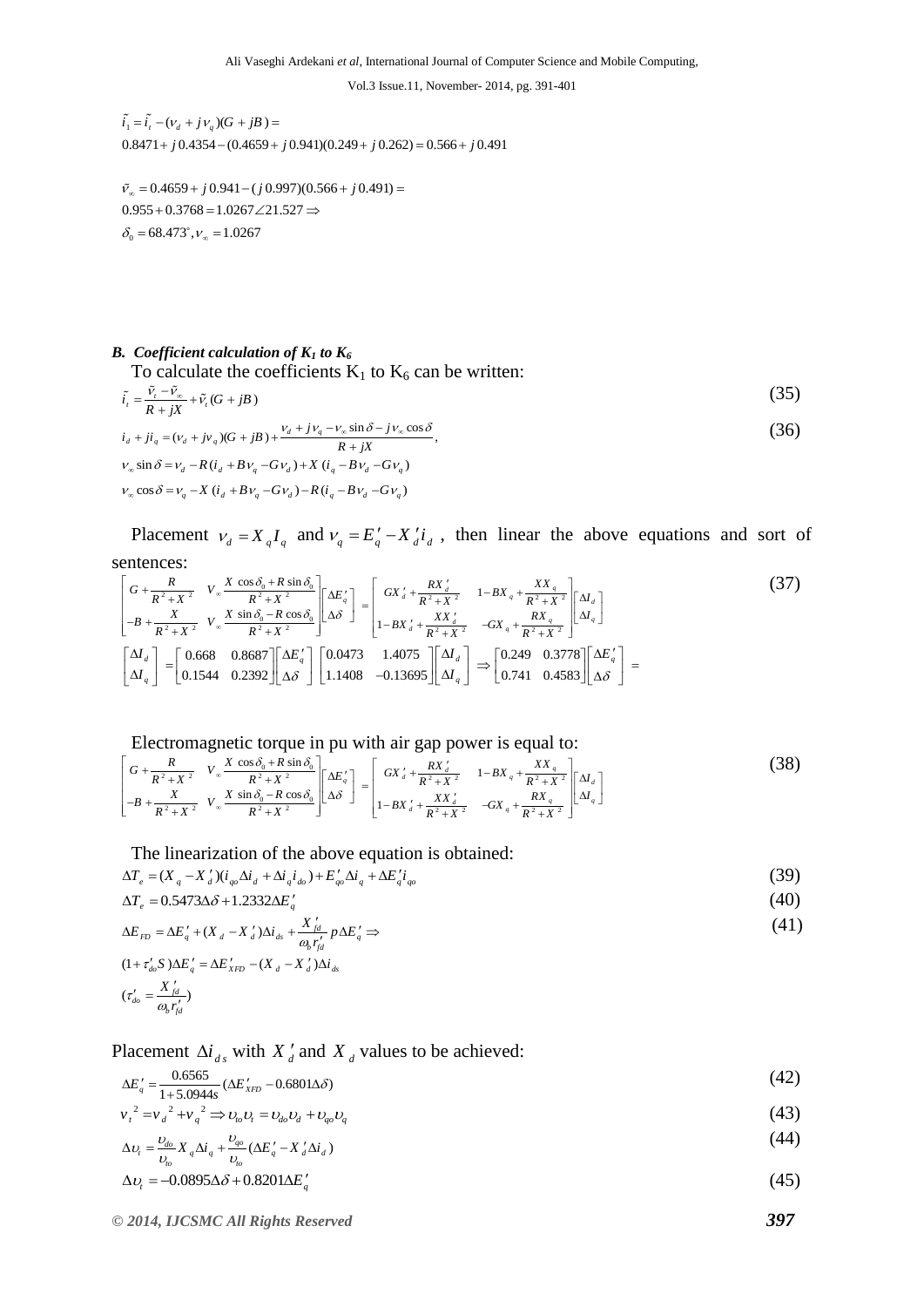| TABLE 2                            |                 |                |  |  |
|------------------------------------|-----------------|----------------|--|--|
| Values obtained for $K_1$ to $K_6$ |                 |                |  |  |
| $K_1 = 0.5473$                     | $K_2 = 1.2332$  | $K_3 = 0.6565$ |  |  |
| $K_{A} = 0.6801$                   | $K_s = -0.0895$ | $K_6 = 0.8201$ |  |  |

#### *C. Dampers and synchronization torques before applying PSS*

Before applying PSS only with regard to the effect of AVR the electromagnetic torque

equation can be written as follows:  
\n
$$
\Delta E'_{q} = -\frac{K_{3}[K_{4}(1+sT_{a})+K_{5}K_{a})}{s^{2}K_{5}T_{a}T_{a}+s(K_{5}T_{a}'+T_{a})+K_{3}K_{6}K_{a}} \Delta \delta
$$
\n
$$
\Delta T_{e} = K_{1}\Delta\delta + K_{2}\Delta E'_{q}
$$
\n
$$
\Delta T_{e} = K_{1}\Delta\delta + K_{2}[-\frac{K_{3}[K_{4}(1+sT_{a})+K_{5}K_{a}]}{s^{2}K_{5}T_{a}T_{a}+s(K_{5}T_{a}'+T_{a})+K_{5}K_{6}K_{a}} \Delta \delta]
$$
\n
$$
(46)
$$

$$
\Delta T_m - \Delta T_e = \frac{2H}{\omega_b} \frac{d^2 \delta}{dt^2} \Rightarrow \Delta T_m = \frac{2H}{\omega_b} \frac{d^2 \delta}{dt^2} + \frac{D}{\omega_b} \frac{d \delta}{dt} + K_1 \Delta \delta
$$
(47)

Oscillation frequency of the system is:  
\n
$$
\omega_n = \sqrt{\frac{K_1 \omega_b}{2H}} = \sqrt{\frac{0.5473 * 120\pi}{9.26}} = 4.72(\frac{nd}{sec})
$$
\n(48)

At this frequency, we have:  
\n
$$
\Delta T_e = 0.5473\Delta\delta - \frac{0.8096[0.6801(1+0.05s) - 4.475)}{0.2547s^2 + s(5.1448) + 27.9197} \Delta\delta \Rightarrow s = j\omega_n = (4.72j)
$$
\n
$$
0.5473\Delta\delta - \frac{-3.072 + j0.13}{22.2454 + 24.2834j} \Delta\delta = 0.5473\Delta\delta - (-0.06 + 0.07145j)\Delta\delta = (0.5473 + 0.06)\Delta\delta - \frac{0.07145(j\Delta\delta)}{Symelting Torque}
$$
\n(49)

$$
\rho \Delta \delta = \omega_b * \Delta \omega \Rightarrow \underline{Steady - State} \quad j \Delta \delta = \frac{\omega_b}{\omega_n} * \Delta \omega \tag{50}
$$

$$
\Delta T_e = 0.6073 \Delta \delta - 5.7069 \Delta \omega \tag{51}
$$

Can be seen from the above equation that the system without PSS is negative torque dampers, so you have oscillations with amplitude fluctuations in the incidence is increasing, which will ultimately lead to system instability. Instability of the system can be measured by calculating its eigenvalues.

# **V. EVALUATION VARIOUS MODES OF PSS BEFORE AND AFTER APPLYING** *A. Eigenvalues of the system before applying PSS*

In order to find the eigenvalues of the system, the system of equations must be written in state-space forms: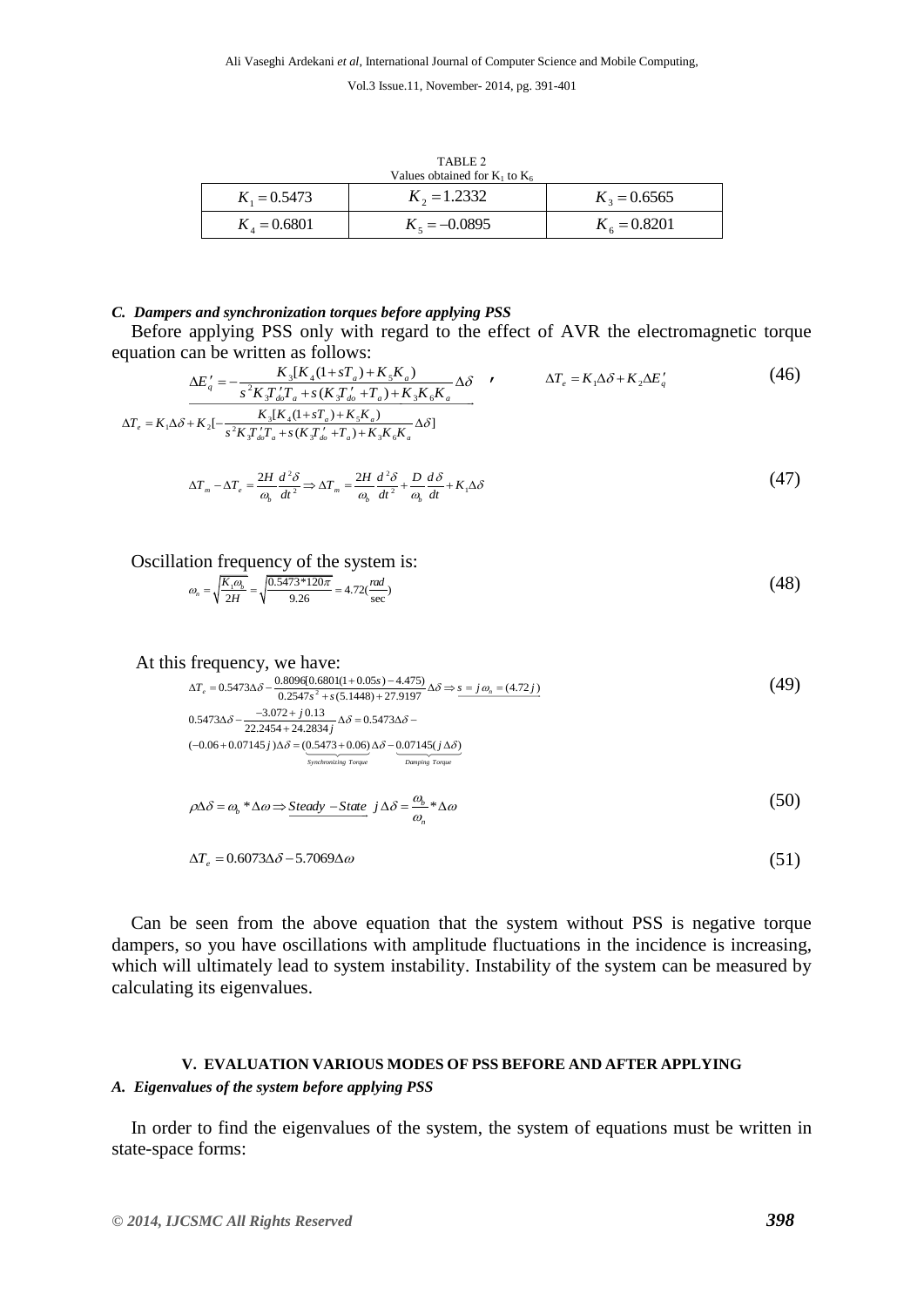

and the eigenvalues of the system will be as follows:

| TABLE 3<br>The various modes of the system before applying the PSS |                        |  |
|--------------------------------------------------------------------|------------------------|--|
| <b>Mechanical Mode</b>                                             | $0.2805 \pm j4.96$     |  |
| <b>Electrical Mode</b>                                             | $-10.3786 \pm j3.3374$ |  |

This can be seen from the eigenvalues of the mechanical mode is unstable. The oscillation frequency of this mode is pretty much what we got earlier as the natural frequency of the mechanical system is equal. Here the electric mode is strongly damped.

#### *B. Eigenvalues of the system after applying PSS*

The PSS system can be applied to re-calculate the eigenvalues of the system and to amine the effect of PSS.<br>  $\begin{bmatrix} \dot{\Delta} \omega \\ \dot{\Delta} \end{bmatrix} \begin{bmatrix} 0 & -\frac{K_1}{M} & 0 & -\frac{K_2}{M} & 0 & 0 \\ \alpha_b & 0 & 0 & 0 & 0 \\ 0 & 0 & 0 & 0 & 0 \\ 0 & 0 & 0 & 0 & 0 \$ examine the effect of PSS. t of PSS.<br>  $0 \t -\frac{K_1}{M}$   $0 \t -\frac{K_2}{M}$   $0$   $0$ 

The effect of PSS.  
\n
$$
\begin{bmatrix}\n\dot{\Delta} \omega \\
\Delta \omega \\
\dot{\Delta} \delta \\
\dot{\Delta} E_{FD} \\
\dot{\Delta} E'_{v} \\
\dot{u}_{E}\n\end{bmatrix}\n\begin{bmatrix}\n0 & -\frac{K_{1}}{M} & 0 & -\frac{K_{2}}{M} & 0 & 0 \\
\omega_{b} & 0 & 0 & 0 & 0 \\
0 & -\frac{K_{5}K_{a}}{T_{a}} & -\frac{1}{T_{a}} & -\frac{K_{a}K_{6}}{T_{a}} & 0 & 0 \\
0 & -\frac{K_{4}}{T_{a}} & \frac{1}{T_{a_{b}}} & -\frac{1}{T_{a_{b}K_{5}}} & 0 & \frac{K_{a}}{T_{a}} & \Delta E_{FD} \\
0 & -\frac{K_{1}}{M} & 0 & -\frac{K_{2}}{M} & -\frac{1}{T} & 0 \\
0 & -\frac{K_{c}K_{1}}{MT_{2}} & 0 & -\frac{K_{c}K_{2}T_{1}}{MT_{2}} & \frac{K_{c}}{T_{2}}(1-\frac{T_{1}}{T}) & -\frac{1}{T}\n\end{bmatrix}
$$

(53)

Placement parameters, the eigenvalues of the matrix will be calculated as follows:

| TABLE 4<br>The various modes of the system after applying the PSS |                       |  |  |
|-------------------------------------------------------------------|-----------------------|--|--|
| Mechanical Mode                                                   | $-1.1417 \pm i4.3147$ |  |  |
| Electrical Mode                                                   | $-4.6060 \pm j7.5257$ |  |  |
| Control Mode                                                      | $-10.6970 - j0.3372$  |  |  |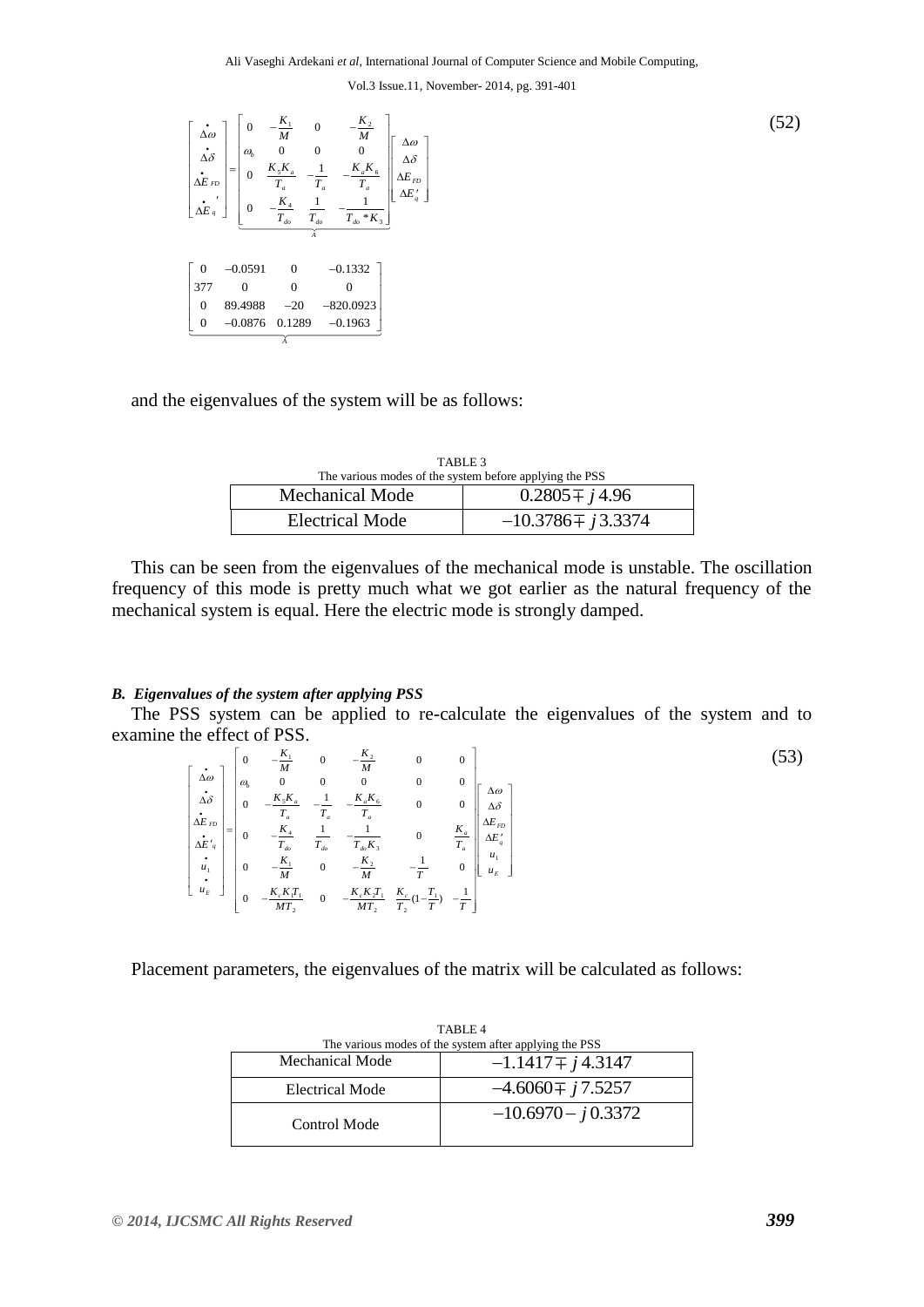Thus it can be seen that PSS significantly increased torque dampers. PSS function as shown in the following diagram is  $\Delta\delta - \Delta\omega$ .



Figure 8: Showing the effect of the PSS operation

#### **VI.CONCLUSION**

This paper proposes a simple technique for design of Power System Stabilizer for damping of oscillations. PSS performance was simulated with different controllers using MATLAB software. As mentioned, the power grid disturbances caused by low-frequency oscillations in electromechanical system generator, which is both a destructive and mechanical units to be delivered to the consumer in terms of quality is problem.

### **REFERENCES**

- [1] CIGRE C4.601. , " Wide Area Monitoring and Control for Transmission Capability Enhancement", Report, August 2007.
- [2] Joe H. Chow, " Time-scale modeling of dynamic networks with applications to power systems", Springer-Verlag, 2003.
- [3] L. Vanfretti and J.H. Chow, "Analysis of Power System Oscillations for Developing Synchrophasor Data Applications", IREP Symposium – Bulk Power System Dynamics and Control, 2010.
- [4] V. Rupal H.A. Patel, A. Mehta "Novel Approach for Designing A Power System Stabilizer" National Conference on Recent Trends in Engineering & Technology, May 2011.
- [5] L. Cai and I. Erlich. , " Simultaneous Coordinated Tuning of PSS and FACTS Damping Controllers in Large Power Systems", IEEE Transactions on Power Systems, 20(1):294–300, February 2005.
- [6] G. Cai, D. Yang, Y. Jiao, and C. Shao. , " Power System Oscillation Mode Analysis and Parameter Determination of PSS Based on Stochastic Subspace Identification", IEEE/PES Power and Energy Engineering Conference: Asia-Pacific, 2009.
- [7] B. Chaudhuri, R. Majumder, and B.C. Pal. , " Wide-Area Measurement- Based Stabilizing Control of Power System Considering Signal Transmission Delay", IEEE Transactions on Power System, 19(4):1971– 1979, November 2004.
- [8] N.R. Chaudhuri, S. Ray, R. Majumder, and B. Chaudhuri, " A New Approach to Continuous Latency Compensation With Adaptive Phasor Power Oscillation Damping Controller (POD) ", IEEE Transactions on Power System, 25(2):939–946, May 2010.
- [9] J.H. Chow and S. Ghiocel, " Control and Optimization Methods for Electric Smart Grids, chapter An AdaptiveWide-Area Power System Damping Controller using Synchrophasor Data", Springer Series in Power Electronics and Power Systems, 2012.